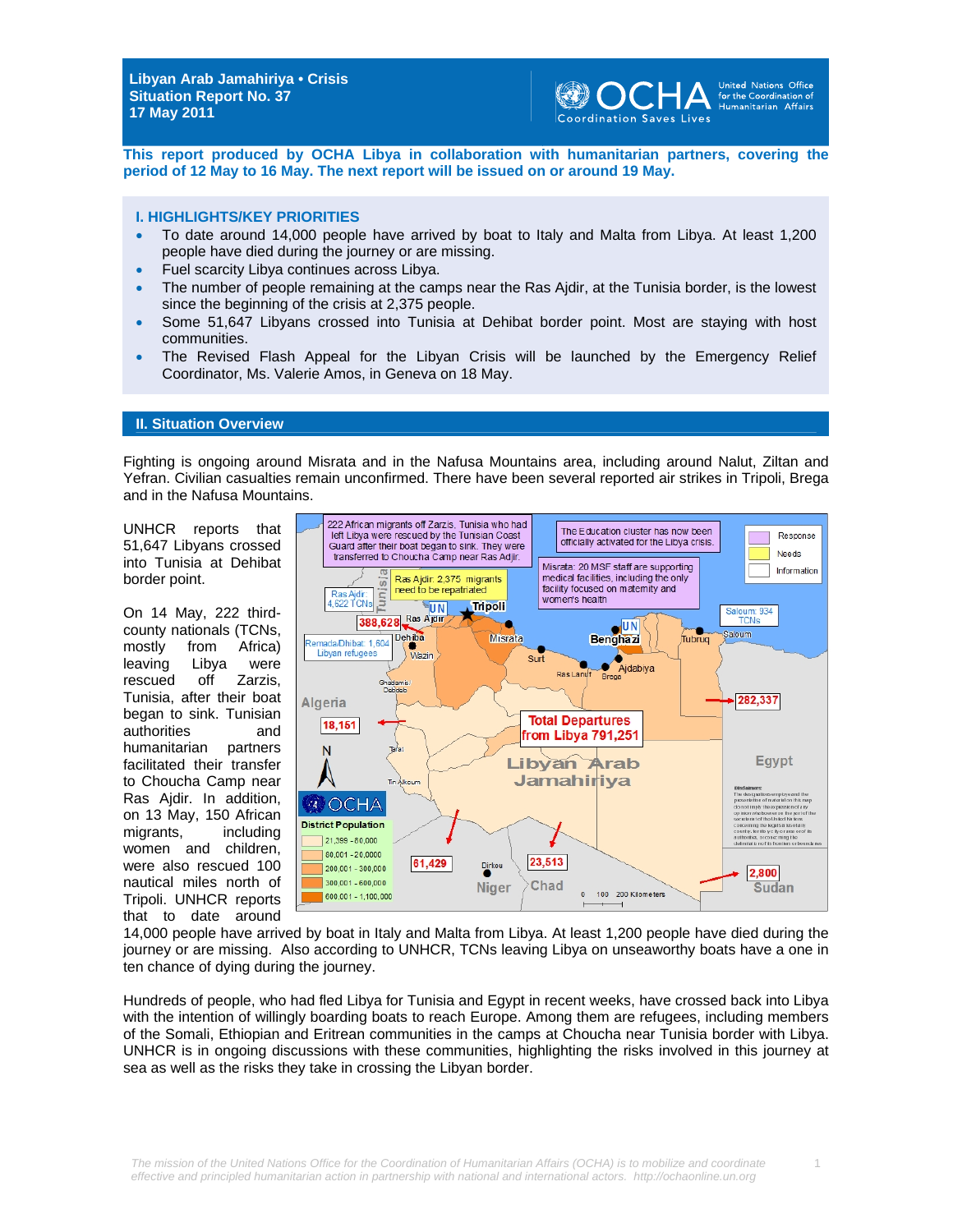On 15 May, the UN Special Envoy Abdel Elah al-Khatib met with Libyan authorities in Tripoli to discuss the need to fully implement UN Security Council Resolutions 1970 and 1973, to allow full humanitarian access, and to establish a ceasefire and political process.

The re-location of a humanitarian UN presence in Tripoli continues to be a priority.

Reports of fuel scarcity and high fuel prices continue in the west of Libya. Fuel scarcity has also been reported in Benghazi due to problems in the supply chain, though stocks are expected to be replenished soon. Reports indicate that the black market prices of fuel can be as much as fifty times higher than the official price. Residents are reportedly queuing for petrol for days in the capital, tripoli. Libya's biggest oil company, the Arab Gulf Oil Company, reports that it will not resume production until the crisis ends. Insecurity, cash shortages, departure of migrants and the general situation continue to cripple economic activity in Libya.

**III. Humanitarian Needs and Response** 

## **SHELTER AND NON-FOOD ITEMS (NFI)**

### **Libya**:

IOM has planned the seventh evacuation operation for TCNs in Misrata for this week. As with the six previous operations, the IOM-chartered ship will deliver 150 tons of food, non-food items (NFIs), and medical supplies, and then evacuate TCNs and war wounded. Although IOM estimates around 150 TCNs remain in Misrata, humanitarian partners report that 500 people have been waiting for evacuation at the Libyan Red Crescent camp near Misrata port.

### **Tunisia**:

The UNHCR camp in Remada, originally established to receive up to 1,000 people, is being expanded to accommodate 10,000 people. There are currently 700 people in Remada and 898 in Dhibat. Host communities continue to host the majority of Libyans, of which there are over 51,000 estimated in southern Tunisia since April. From 1 – 14 May, fewer Libyans crossed into Tunisia through the Dehibat crossing, which is under control of opposition forces. UNHCR reports that an average of 657 Libyans cross daily while the numbers crossing back has also increased in the past several days. A joint mission including WFP and UNHCR among others met with the local authorities in Medenine and Gabes to discuss distribution of humanitarian assistance for Libyan refugees.

The total number of TCNs in camps in Tunisia is 2,375, which is the lowest number since the crisis began. Sudanese nationals remain the largest group of people with 1,165 persons waiting for repatriation.

### **Egypt**:

On 15 May, 934 people remained at Saloum transit point including 671 persons of concern (PoC), an increase of 62 people. The recent arrivals chose to pass through Saloum since the Kufra crossing point is reportedly closed. Most are Chadian nationals. Around 900 evacuees from Misrata are expected to arrive soon in Saloum. The Rub Halls which will serve as shelter for TCNs are near completion. The Saloum Port Authority requested an official authorization from the Ministry of Foreign Affairs in Cairo to host PoCs in the Rub Hall.

### **Chad and Niger:**

According to IOM, 24,331 Chadians and 261 other TCNs leaving Libya have returned to Chad through Faya and Kalait border crossings. To better facilitate returns, an air shuttle between Faya, Abeche and N'Djamena has been established. From 9 – 12 May, 1,506 people were evacuated from the borders to the capital and Abeche.

Over 62,429 Nigeriens and other TCNs have crossed into Niger through Dirkou, just south of the Libyan/Nigerien border. Many more are expected to arrive in the coming days. Most TCNs are severely dehydrated and exhausted after traveling for days without adequate food or water and are beong assited at the border by IOM and partners.

## **FOOD SECURITY AND LIVELIHOODS**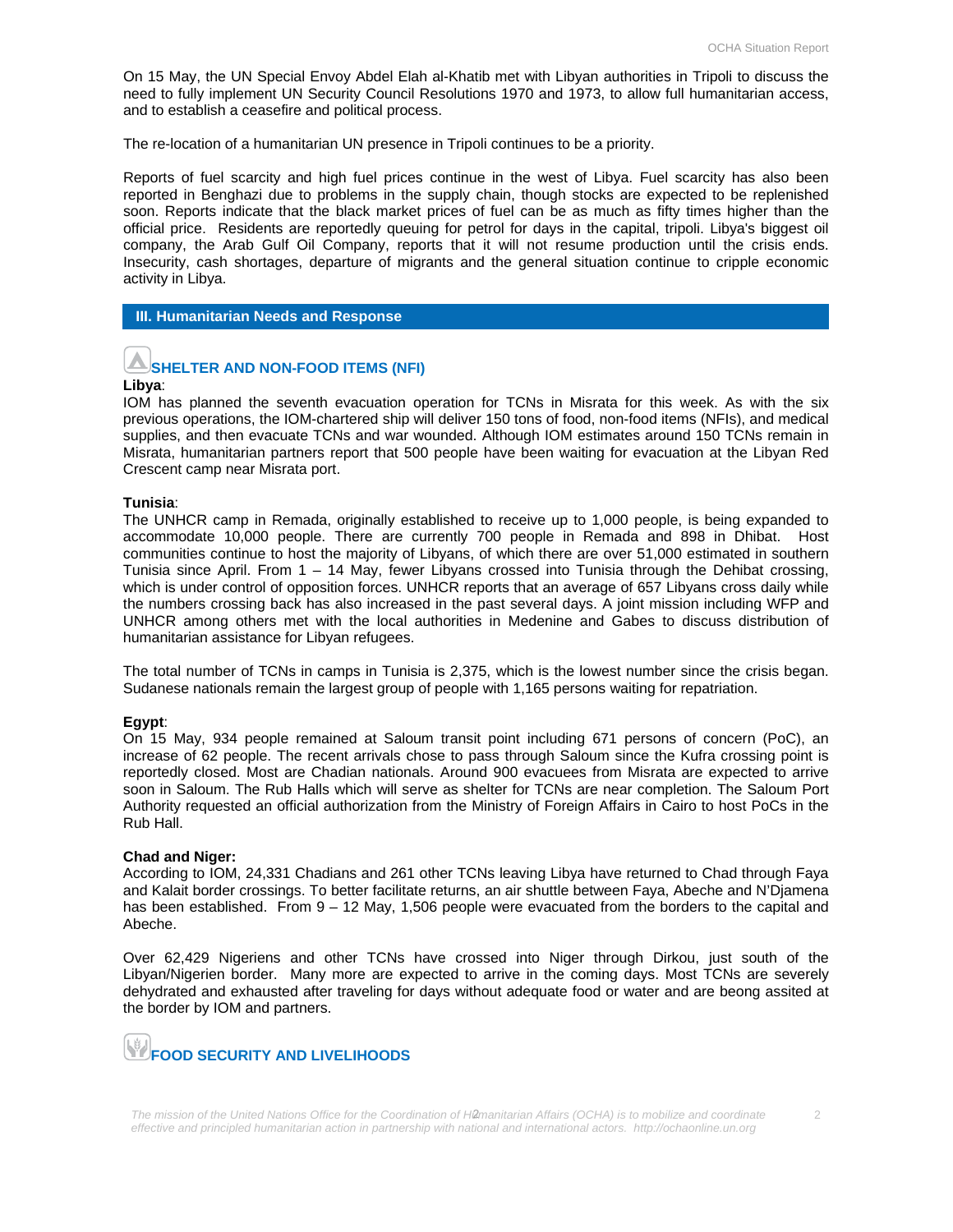To date, WFP has pre-positioned or mobilized 24,152 metric tons of food for Libya, Egypt and Tunisia. This quantity is sufficient to feed more than 519,000 people for three months.

Some 16,811 metric tons are for Libya alone. WFP has delivered 5,223 metric tons of mixed food commodities into Libya, of which 1,091 metric tons of food have been distributed in the east, to over 242,000 beneficiaries in 17 locations.

Food Security cluster partners have reached 28,510 beneficiaries throughout western Libya. Distribution points included the Nafusa Mountains area (Gheryan, Mezdah, Kekla, Al Asabaa, Al Ghanayma, including IDPs from Zintan and Tebji), around Tripoli (Tajouraa, Al Anlas, IDP families and affected people from Zintan and Yefren), and to IDP families from Misrata in Beni Walid and Zleitin.

WFP has also been providing hot meals for TCNs in Tunisia and Egypt, where almost 1,4 million hot meals have been provided since the operations started, to about 125,000 people. .Food Security cluster partners continue providing hot meals to camp residents at the Ras Ajdir border. WFP is providing inputs to the cash and vouchers to cover basic food needs for Libyan refugees living in communities in southern Tunisia.

# **HEALTH**

Médecins Sans Frontières (MSF) has 20 staff working with Libyan medical staff in Misrata. MSF reports that they assisted the delivery of around 15 babies daily at the only maternity hospital in the city. MSF is also working to provide mental health support to Libyan medical staff by training Libyan psychologists. Medical staff have been over stretched in Misrata for months.

International Medical Corps (IMC) and the Libya Aid Organization sent a medical team to Misrata and one (mobile) field hospital with the outgoing IOM boat on 16 May. IMC continues to respond to medical needs in Misrata and in other areas throughout Libya.

A working group on the rehabilitation of the war wounded, in particular amputees, has been established by the Health cluster. The group will support the orthopedic centre and organize capacity-building for physiotherapists in Benghazi hospitals. MSF has agreed to provide HIV/AIDS drugs and support for people with chronic needs. The Ministry of Health in Benghazi has requested the assistance of WHO for the procurement of 25 per cent of the annual need of drugs and medical supplies.

### **Gaps & Constraints:**

The Benghazi orthopedic centre requires basic materials, including prosthetic limbs.

# **Protection**

Luis Moreno-Ocampo, chief prosecutor of the International Criminal Court (ICC), has asked the ICC to issue arrest warrants for Libyan leader Muammar Gaddafi, his son Saif al-Islam, and his intelligence chief Abdullah Senussi.

Mine awareness training-activities continue for IDPs and residents in eastern Libya. Handicap International has a team ready to provide training on mine awareness for IDPs living at spontaneous settlement sites. Pamphlets are also ready for distribution.

The International Committee of the Red Crescent (ICRC) continues protection activities at the prison in Misrata.

### **WATER SANITATION HYGIENE (WASH)**

WASH cluster continues support to the Tunisian Ministry of Health for daily WASH and disinfecting activities for the camps near Ras Ajdir. In Eqypt, the cluster focus is on the installation of WASH facilities following the completion of the Rub Halls at Saloum transit point.

### **EMERGENCY TELECOMMUNICATIONS**

ETC facilities are being expanded in all locations to cope with the increasing number of humanitarian workers responding to this emergency. In addition, NGO hubs have been established by Télécoms Sans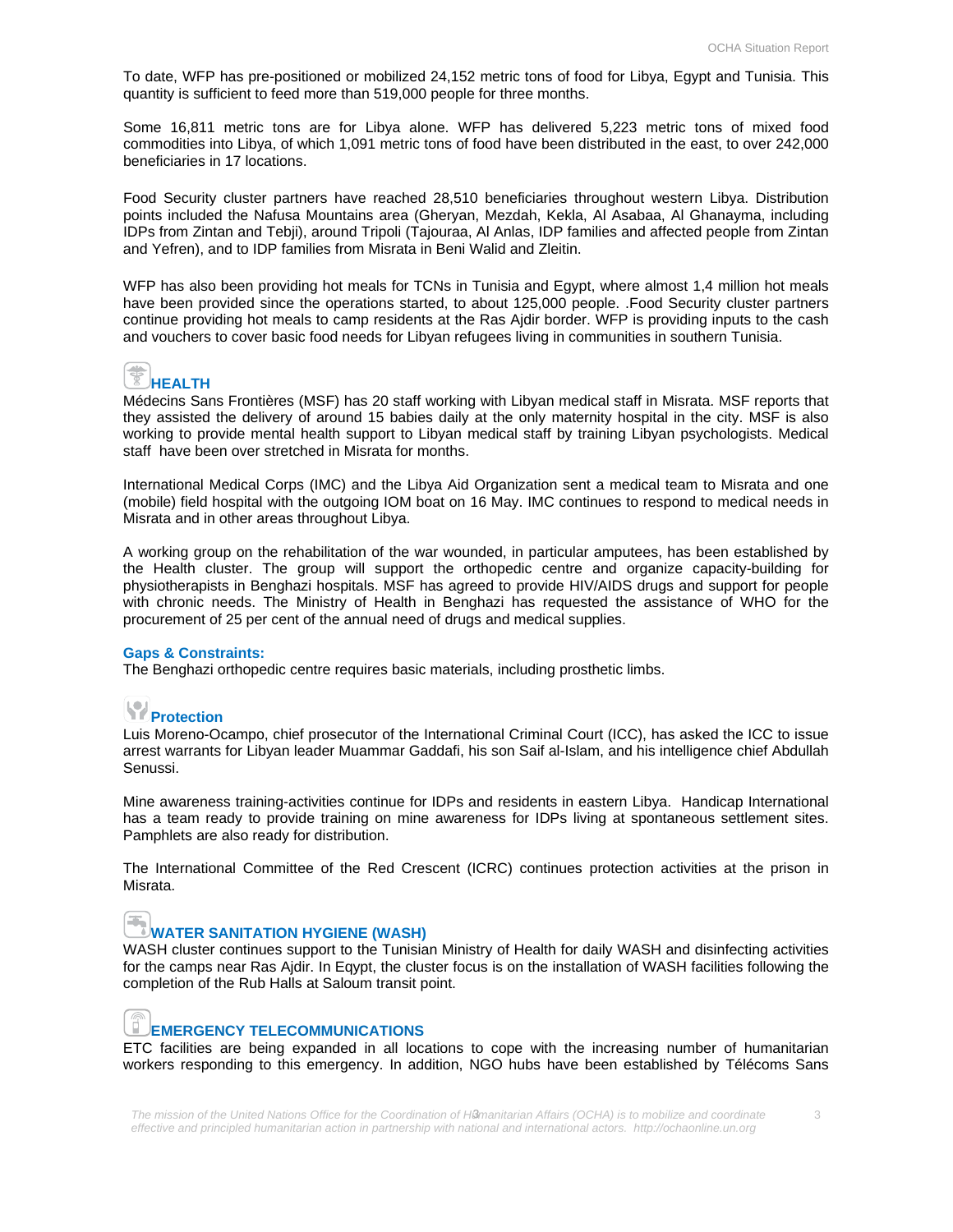Frontières (TSF) in Benghazi and Tunisia. The ETC continues to liaise with both UN and NGO partners and actors on the ground to coordinate the emergency telecoms response across North Africa.

#### **Gaps & Constraints**

Importation of ICT equipment is still posing a significant challenge which is causing delays in pre-positioning of stock.

## ELOGISTICS

Information and Reports indicate that commercial ships are entering Libya ports as long as it complies with non-embargo related cargo and consignee restrictions in line with resolutions 1970 and 1973. The Logistics cluster is in the process of gathering information on ships entering Libyan ports as well as on flights entering Libyan airports.

Four Land Cruisers were delivered from Alexandria to Benghazi this past week.

Since launching air transportation services on 1 May, UNHAS has transported passengers from UN agencies, diplomatic corps, and NGOs between Malta, Cairo and Benghazi. Effective 15 May, a revised schedule plans to provide flight services between those three locations every Tuesday, Thursday, and Sunday. Further details about accessing UNHAS services are available at: http://www.logcluster.org/ops/lby11a/unhas-schedule-and-forms

### **IV. Coordination**

The 2011 Revised Flash Appeal for the Regional Libyan Crisis will be launched in Geneva on 18 May by the Emergency Relief Coordinator. OCHA Libya has relocated to Zarzis, Tunisia following a recommendation by the UN Humanitarian Country Team. Cairo will retain an information and liaison officer.

Please refer to http://libya.humanitarianresponse.info/ for all cluster coordination updates and meeting schedules, and comprehensive information on the humanitarian response to the Libyan crisis.

### **V. Funding**

The Revised Flash Appeal for the Libyan Crisis will be launched by the Emergency Relief Coordinator, Ms. Valerie Amos, in Geneva on 18 May. Humanitarian partners, including donors and recipient agencies, are encouraged to inform OCHA's Financial Tracking Service (FTS - http://fts.unocha.org ) of cash and in-kind contributions by e-mailing:fts@un.org.

VI. Contact